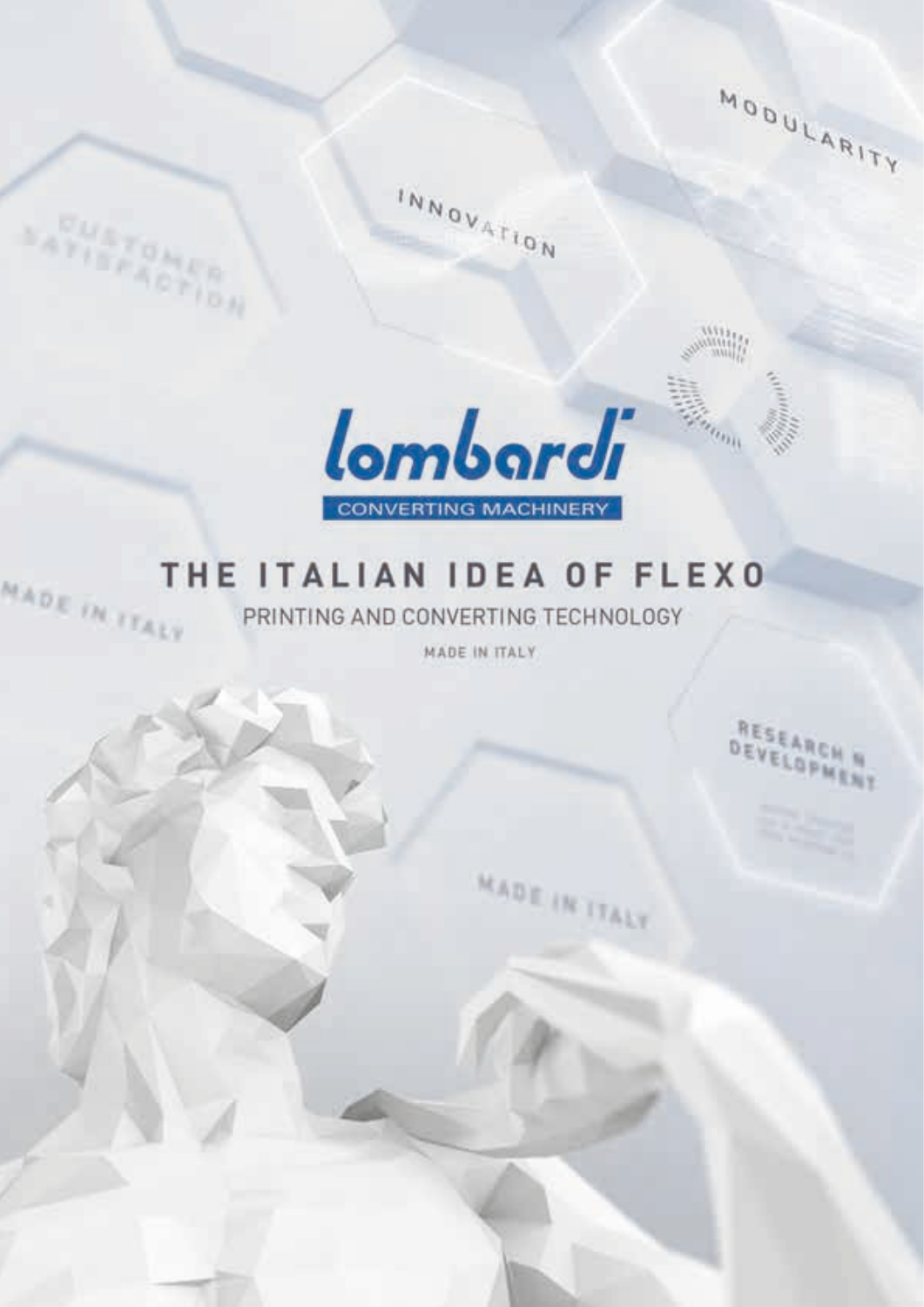**MODULE**

## TORO



|                                                     |                    | TORO      | TNRN                          | TNRN                |
|-----------------------------------------------------|--------------------|-----------|-------------------------------|---------------------|
| <b>DESCRIPTION</b>                                  | <b>UNITS 330</b>   |           | 430                           | 530                 |
| Web direction                                       | mm                 | both      | both                          | both                |
| Embossing (stamping) width, max.                    | mm                 | 330       | 430                           | 530                 |
| Embossing (stamping) lenght, max.                   | mm                 | 330       | 430                           | 530                 |
| Web width, max, ii                                  | mm                 | 350       | 450                           | 550                 |
| Number of strokes, max.                             | /sec               | 4         | 4                             |                     |
| Speed, mechanical max. v                            | m/min              | 80        | 80                            | 80                  |
| Embossing force, max                                | tons               | 25        | 25                            | 25                  |
| Electrical heating,<br># of zones, max. temperature | $\#$ / $C^{\circ}$ | 1/150     | 1/150                         | 1/150               |
| Foiling (option)                                    |                    |           |                               |                     |
| Foiling head direction                              |                    | Across    | Across<br>and along and along | Across<br>and along |
| Foil width                                          | mm                 | 20 to 330 | 20 to 430                     | 20 to 530           |

- E' la più innovativa pressa per la stampa a caldo in linea in grado di<br>raggiungere elevate velocità. Dotata di foil saver per il risparmio del<br>consumo del foil, è anche la soluzione ideale per la cordonatura e il rilievo<br>d
- Y 'la prensa más innovadora para la estampación en caliente en línea capaz de alcanzar velocidades de más de 80 metros por minuto. Equipado con protector de hoja para ahorrar el consumo de papel de aluminio, que tam bién es la solución ideal para la puntuación y etiquetas de calidad alivio.
- La presse à plat pour l'impression à chaud en ligne la plus innovante. Elle<br>peut atteindre les hautes vitesses. Equipée de système d'économie de ban-<br>de, elle représente la solution idéale pour le rainage et le relief d'ét de qualité.
- Ist die innovative Flachpresse für den Warmdruck in Linie, in der Lage hohe<br>Geschwindigkeiten zu erreichen. Sie verfügt über "foil saver" um beim Ver-<br>brauch des Foils einzusparen. Sie ist auch die ideale Lösung für das Ri